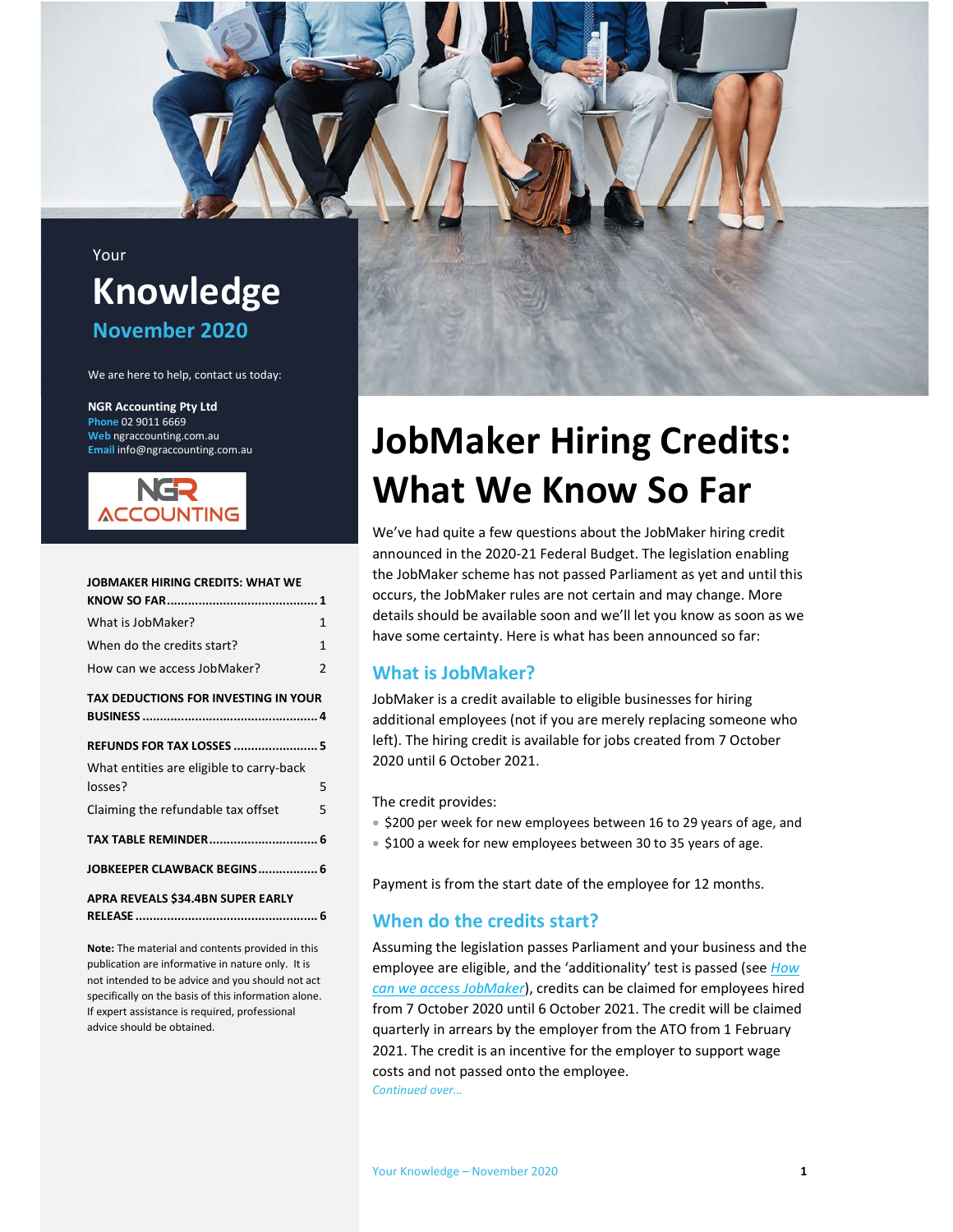#### How can we access JobMaker?

There are three tests for JobMaker:

| <b>Employer eligibility</b>                             | Has an ABN<br>$\bullet$<br>Up to date with tax lodgements<br>$\bullet$<br>Registered for PAYG<br>$\bullet$<br>Reporting through single touch payroll<br>$\bullet$<br>Keeps adequate records of the paid hours worked by the employee<br>$\bullet$<br>they are claiming the credit for<br>Another employer is not claiming JobMaker for the same employee<br>$\bullet$                                                                                                                                                                                                                                                                                                                                                                                                                                            |
|---------------------------------------------------------|------------------------------------------------------------------------------------------------------------------------------------------------------------------------------------------------------------------------------------------------------------------------------------------------------------------------------------------------------------------------------------------------------------------------------------------------------------------------------------------------------------------------------------------------------------------------------------------------------------------------------------------------------------------------------------------------------------------------------------------------------------------------------------------------------------------|
| <b>Employee eligibility</b>                             | Received the JobSeeker Payment, Youth Allowance (Other) or<br>$\bullet$<br>Parenting Payment for at least one month within the three months<br>before they were hired<br>Between 16 and 35 years of age at the time their employment started<br>Worked at least 20 hours per week on average for the full weeks<br>$\bullet$<br>employed for the period being claimed. If the employee worked less<br>than 20 hours, the employer cannot claim JobMaker for them during<br>that period<br>Started work between 7 October 2020 and 6 October 2021<br>$\bullet$<br>The first year of employment with the employer<br>$\bullet$<br>The employer is not receiving other forms of assistance from the<br>$\bullet$<br>Commonwealth Government for the employee, for example<br>JobKeeper or an apprenticeship subsidy |
| <b>Additional employee test</b><br>(additionality test) | The employer's:<br>Total employee headcount on the last day of the reporting period<br>$\bullet$<br>increased by at least one additional employee compared initially to<br>30 September 2020, then to the previous reporting period.<br>Total payroll for the reporting period increased compared initially to<br>$\bullet$<br>the September quarter 2020 (July, August, September 2020), then to<br>the previous reporting period. The hiring credit cannot exceed the<br>increase in payroll.                                                                                                                                                                                                                                                                                                                  |

Government entities or agencies, banks and other institutions subject to the bank levy, businesses in liquidation, and foreign Government entities (unless a resident entity), are unable to access JobMaker.

### I can only claim JobMaker if the number of employees and payroll increases. What happens if one of my team resign? Through no fault of the business?

Your business can only receive JobMaker for your eligible employees if total employee headcount and payroll increases. If the headcount or payroll decreases or remains the same, JobMaker cannot be claimed for that period.

For example, if you had three staff at September 2020 and hired an additional two employees in late October 2020, your business can claim JobMaker for the two new employees assuming the business and the employer are eligible and payroll has increased compared to the September 2020 quarter. However, in December 2020, one of your original staff members resigns. As a result, your business can only claim JobMaker for one eligible employee in December as your headcount has increased by one, not two, compared to the September 2020 baseline.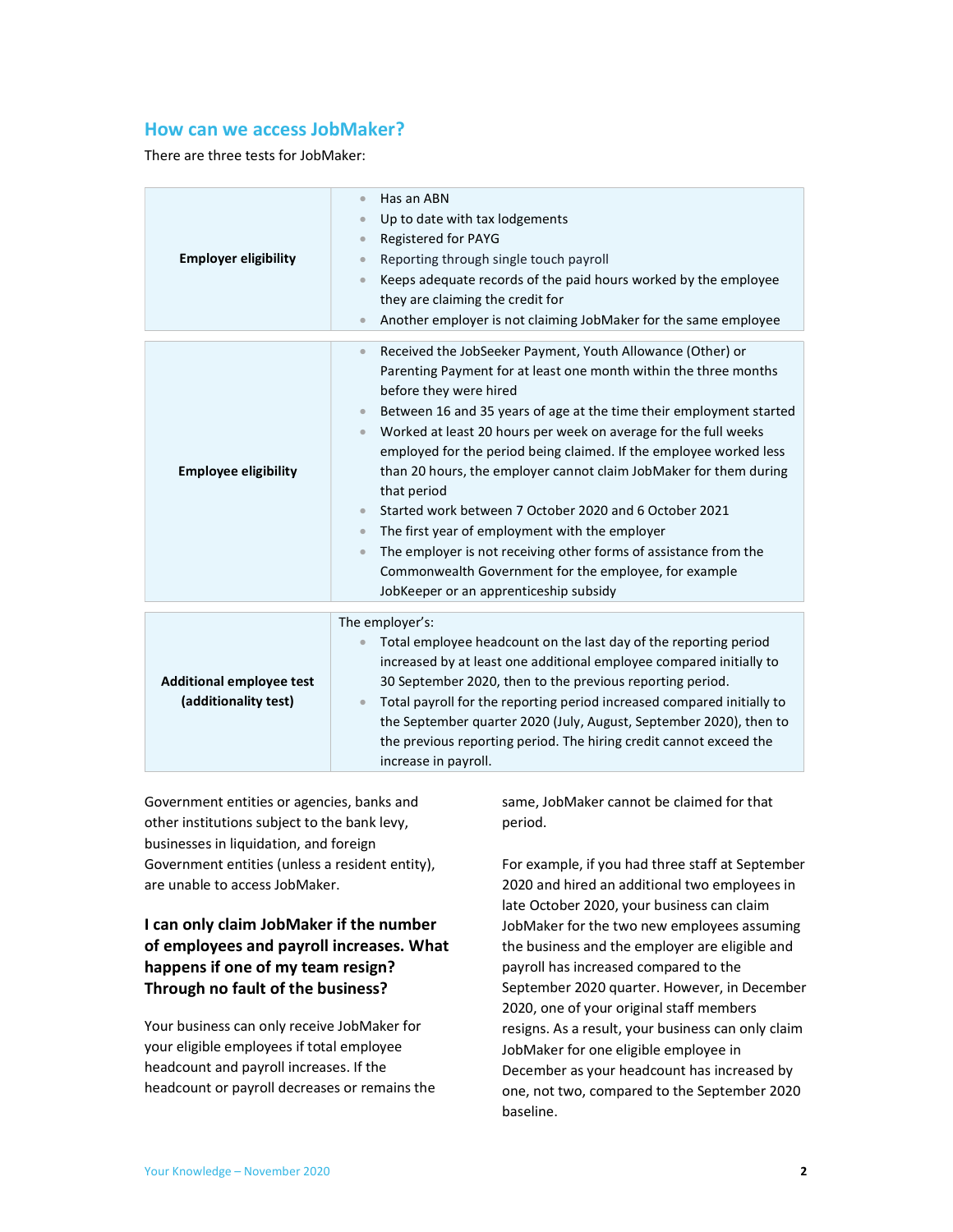A similar baseline concept applies to payroll. If you employed new eligible employees in October 2020 but your overall payroll remained the same or only increased marginally because the hours of your existing staff reduced when the two new employees were employed, then the JobMaker credit will only be the additional payroll amount. That is, if the JobMaker credit for the two employees for the quarter is \$8,960, but payroll compared to the September 2020 quarter only increased by \$1,200, then the JobMaker credit you receive would be \$1,200. The JobMaker credit cannot exceed the increase in payroll.

Each month, employers will need to ensure they pass these 'additionality' tests before claiming.

Your headcount and payroll increase is measured on the last day of each reporting period from the date your first new employee started. For example, if your first new employee joined in October 2020, your baseline is set at that point. If a new employee starts in January 2021, your payroll and headcount baseline is measured from the last reporting period, in this case, December 2020 for headcount and the December quarter for payroll. That is, your baseline commences from the date your new employee starts and then is reassessed each reporting period to ensure there is an increase.

### If I don't hire new staff until January 2021, can I claim JobMaker for 12 months or only up to 6 October 2021?

JobMaker is available for 12 months for eligible employees hired from 7 October 2020 until 6 October 2021. If you hire new employees from January 2021, JobMaker is available for 12 months for these employees assuming that the employees and business are eligible and the 'additionality' test is passed.

The baseline for the 'additionality' tests – headcount and payroll - starts from the start date of your new employee. The Government has indicated that the baseline for the

'additionality' test will be adjusted in the second year of the program to ensure an employer can only receive JobMaker for 12 months for each additional position created. The detail of exactly how these rules will work has not been released as yet.

## My business did not have employees in September but I hired my first employee in late October. Can I claim the JobMaker credit for them?

Businesses with no employees on 30 September, cannot claim JobMaker for their first employee. However, JobMaker can be claimed for your second and any subsequent employees that started on or before 6 October 2021.

## Can the business get JobKeeper and JobMaker?

No. Once your business exits JobKeeper and is no longer receiving JobKeeper payments for any employees or business participants, if eligible, the business could then start to receive JobMaker credits. The business is eligible for the hiring credit in the reporting period following your JobKeeper exit date.

The JobMaker credit and the details of how the rules will apply are subject to change. Please do not make decisions based on the JobMaker information available as the final shape of the legislation could change. We will provide a summary of the rules and how you can claim the JobMaker hiring credit as soon as the rules are confirmed.

## "We don't see things as they are; we see them as we are."

Anaïs Nin, Author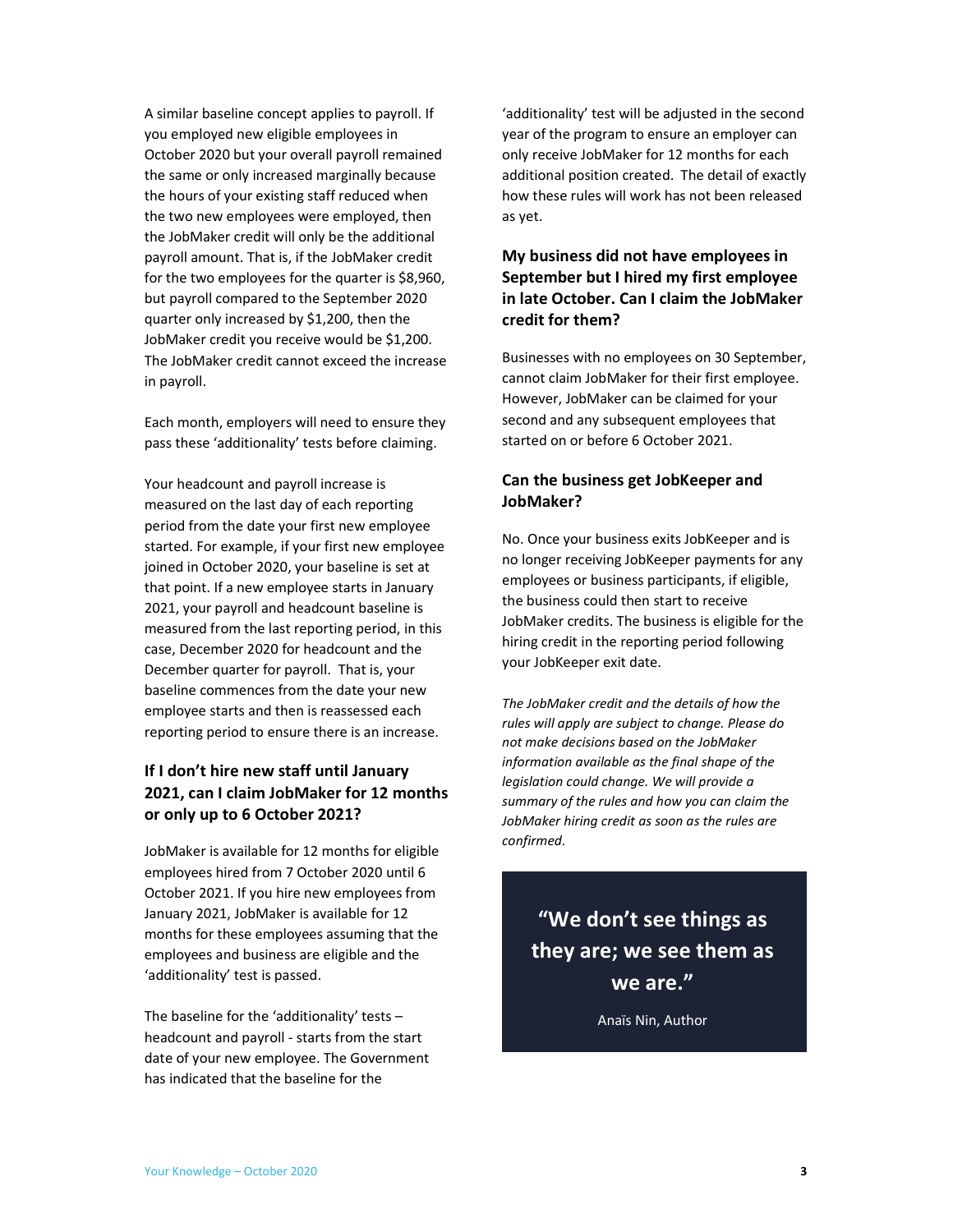## Tax deductions for investing in your business

Stimulating investment is high on the Government's agenda. To encourage spending, the 2020-21 Budget introduced a measure that allows businesses with turnover under \$5bn\* to immediately deduct the cost of new depreciable assets and the cost of improvements to existing assets in the first year of use. This means that an asset's cost will be fully deductible in the year it's installed ready for use, rather than being claimed over the asset's life. And, there is no cap on the cost of the asset.

When it comes to second-hand assets the rules are a bit different depending on the size of the business. Businesses with an aggregated turnover under \$50 million can claim an immediate deduction for the cost of secondhand assets under the new measures.

Businesses with aggregated annual turnover between \$50 million and \$500 million can still deduct the full cost of eligible second-hand assets costing less than \$150,000 that are purchased by 31 December 2020 under the existing enhanced instant asset write-off. Businesses that hold assets eligible for the enhanced \$150,000 instant asset write-off will have an extra six months, until 30 June 2021, to first use or install those assets.

For small business entities that have assets in a general pool the changes seek to ensure that pool balances are completely written-off for tax purposes in the 2021 and 2022 income years.

These super-charged immediate deduction rules tie into the existing instant asset write-off for businesses with a turnover under \$500 million (summarised below).

The instant asset write-off only applies to certain depreciable assets. There are some assets, like horticultural plants, capital works (building construction costs, etc.) and certain intangible assets that don't qualify for the new rules.

If your business will make a tax profit this year, this measure is likely to reduce the taxable income of the business for the year and it may be possible to vary upcoming PAYG instalments to improve cash flow. If your business operates through a company and will make a tax loss, you might be able to use the loss to offset tax paid in previous years (see Refunds for Tax Losses). Alternatively, tax losses can generally be carried forward to a future year.

| Instant asset write-off thresholds         | Aggregated<br>turnover under<br>\$10m | Aggregated<br>turnover under<br>\$50m | Aggregated<br>turnover under<br>\$500m | Aggregated<br>turnover under<br>\$5bn |
|--------------------------------------------|---------------------------------------|---------------------------------------|----------------------------------------|---------------------------------------|
| 1 July 2018 - 28 January 2019              | \$20,000                              | $\overline{\phantom{0}}$              |                                        |                                       |
| 29 January 2020 - 2 April 2020             | \$25,000                              | $\overline{\phantom{0}}$              |                                        |                                       |
| 2 April 2020 - 11 March 2020               | \$30,000                              | \$30,000                              |                                        |                                       |
| 12 March 2020 - 31 December 2020           | \$150,000                             | \$150,000                             | \$150,000                              |                                       |
| 6 October 2020 <sup>+</sup> - 30 June 2022 | unlimited                             | unlimited                             | unlimited                              | Unlimited                             |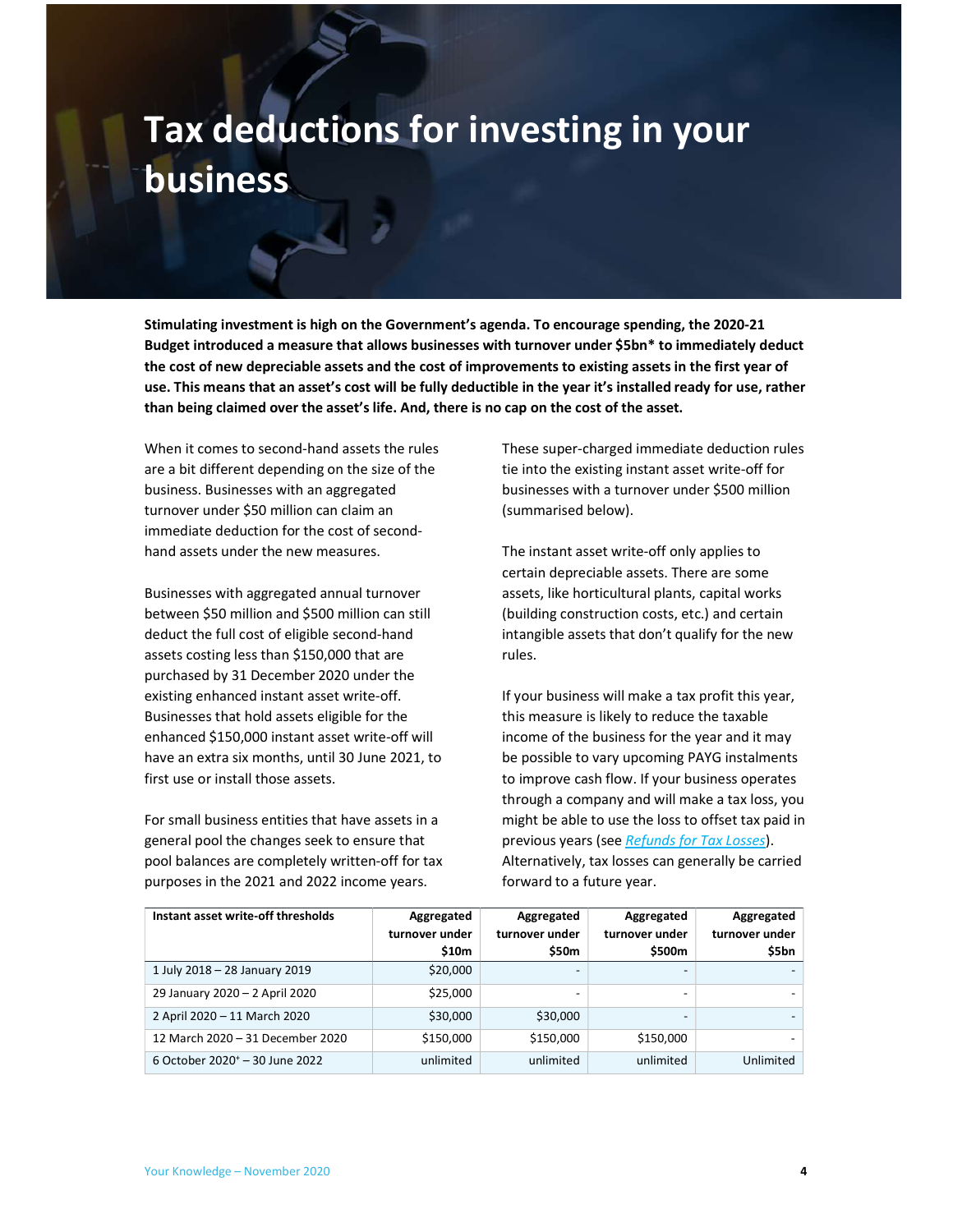

## If your company has made a loss, you may be able to claim a tax refund for tax previously paid on profits.

In the 2020-21 Federal Budget, the Government announced that businesses with turnover under \$5bn\* will be able to offset any losses made between 2019-20 and 2021-22 against previously taxed profits between 2018-19 and 2020-21.

The loss carry-back rules enable a company to offset tax losses against profits taxed in a previous year, generating a refundable tax offset. The amount carried back can be no more than the earlier taxed profits, limiting the refund to the company's tax liabilities in the profitable years. The company can choose to carry-back a loss or carry it forward. That is, tax losses for the 2019-20, 2020-21 or 2021-22 income years can either be:

- Carried forward and deducted against income derived in later income years; or
- Carried back against income of earlier income years as far back as the 2018-19 income year to produce a refundable tax offset.

Previously, tax losses could only be carried forward and deducted against income in later income years.

This is not the first time that carry-back losses have been allowed. The loss carry-back rules were introduced some years ago by the Gillard government for the 2012-13 year, then repealed.

The loss carry-back rules also interact with the Government's Budget measure allowing immediate expensing of investments in capital assets (See Tax deductions for investing in your business). The new investment will generate significant tax losses in some cases which can then be carried back to generate cash refunds for eligible companies.

## What entities are eligible to carryback losses?

Corporate tax entities are eligible to carry-back losses - a company, a corporate limited partnership, or a public trading trust - BUT only if the entity has lodged an income tax return for the current year and each of the five years immediately preceding it. If your company has not kept up to date with its reporting obligations, it might not be able to use the new rules.

### Claiming the refundable tax offset

Businesses will need to elect to utilise their carry-back losses when they lodge their 2020-21 and 2021-22 tax returns. That is, even if the company made a loss in the 2019-20 year, it cannot claim that loss until the 2020-21 tax return is lodged.

For the 2020-21 income year, a loss carry-back tax offset may be available to a company if:

 It has a tax loss in the 2019-20 income year and/or the 2020-21 income year;